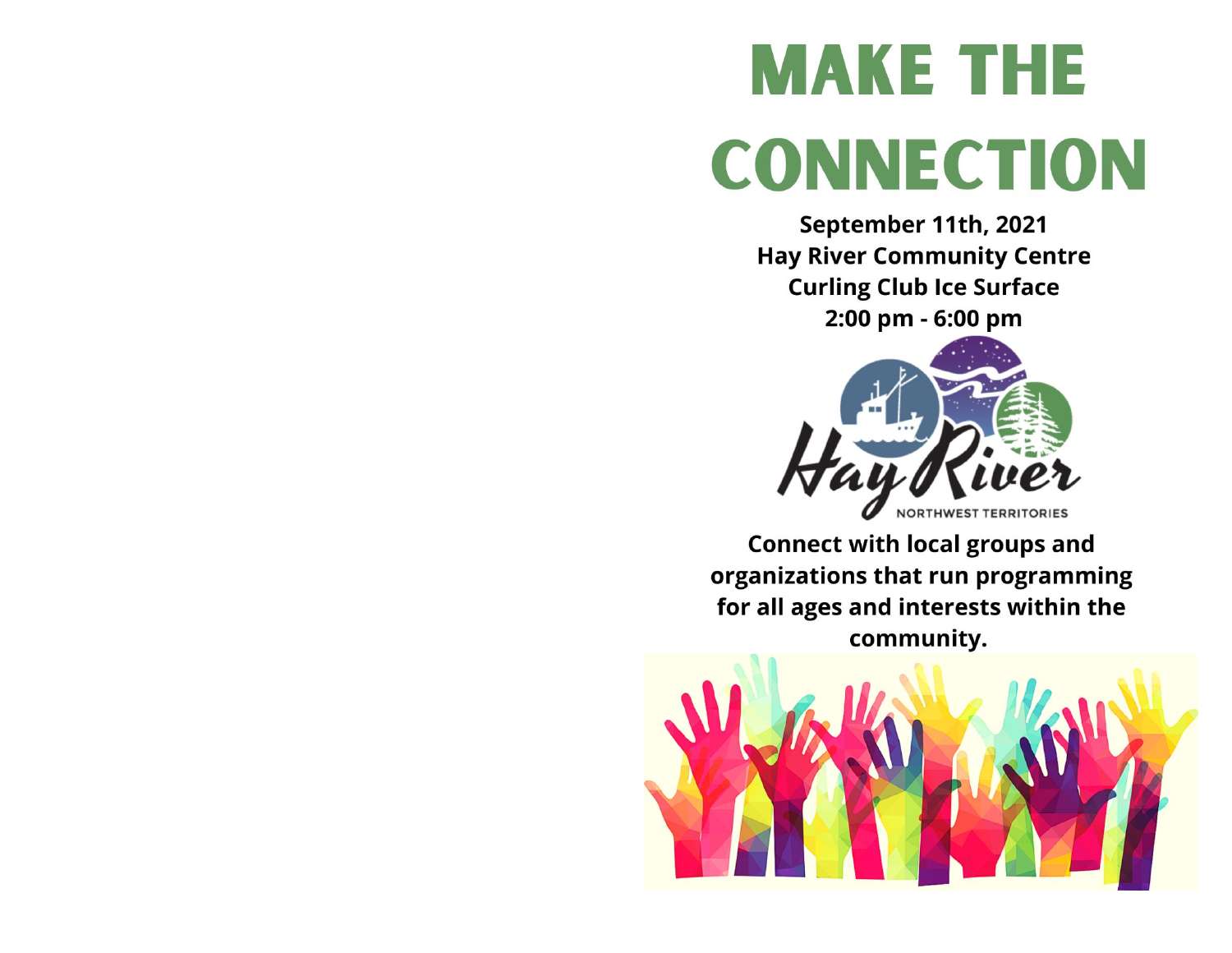#### **The Town of Hay River**



The Town of Hay River Department of Recreation and Culture provides recreational programming for all members of the community.

#### **Aquatics**

The aquatic staff will be helping answering questions and providing more information on upcoming programming such as swimming lessons, lifeguard club, lifeguard training and more.

#### **Recreation**

Members of the recreation staff will be sharing information on are new and returning programming for youth, adults, and seniors. Our fitness programming is expanding this fall with new group fitness classes and the return of top classes such as Spin. The After-School Club will be returning this fall with new program offerings!

#### *Contacts:*

Nicole Mitchell Recreation Programming Supervisor [programming@hayriver.com](mailto:programming@hayriver.com)

> Michael Scott Aquatic Supervisor [aquatics@hayriver.com](mailto:aquatics@hayriver.com)

Courtney Fraser Recreation Programmer [recprogrammer@hayriver.com](mailto:recprogrammer@hayriver.com)

#### **Hay River Figure Skating Club**



Hay River Figure Skating Club

Learn to Skate Programming Star Skate Programming

*Contact:* Jamie Harris *Email:* [hrfsc@gmail.com](mailto:hrfsc@gmail.com) *Website*: [https://hrfsc.uplifterinc.com](https://hrfsc.uplifterinc.com/)

### **Girl Guides of Canada**



Looking for a place where girls can build new relationships, meet with their peers, and adult volunteers, and access a build-in support group that cheers them on as they take the lead and explore new challenges? That's Girls Guides of Canada! Confidence. Creativity. Community. For ages K-12 and beyond.

> *Contact:* Lisa Smith *Email:* [lisa\\_smithereen@yahoo.ca](mailto:lisa_smithereen@yahoo.ca) *Connect on Facebook:* Hay River Girl Guides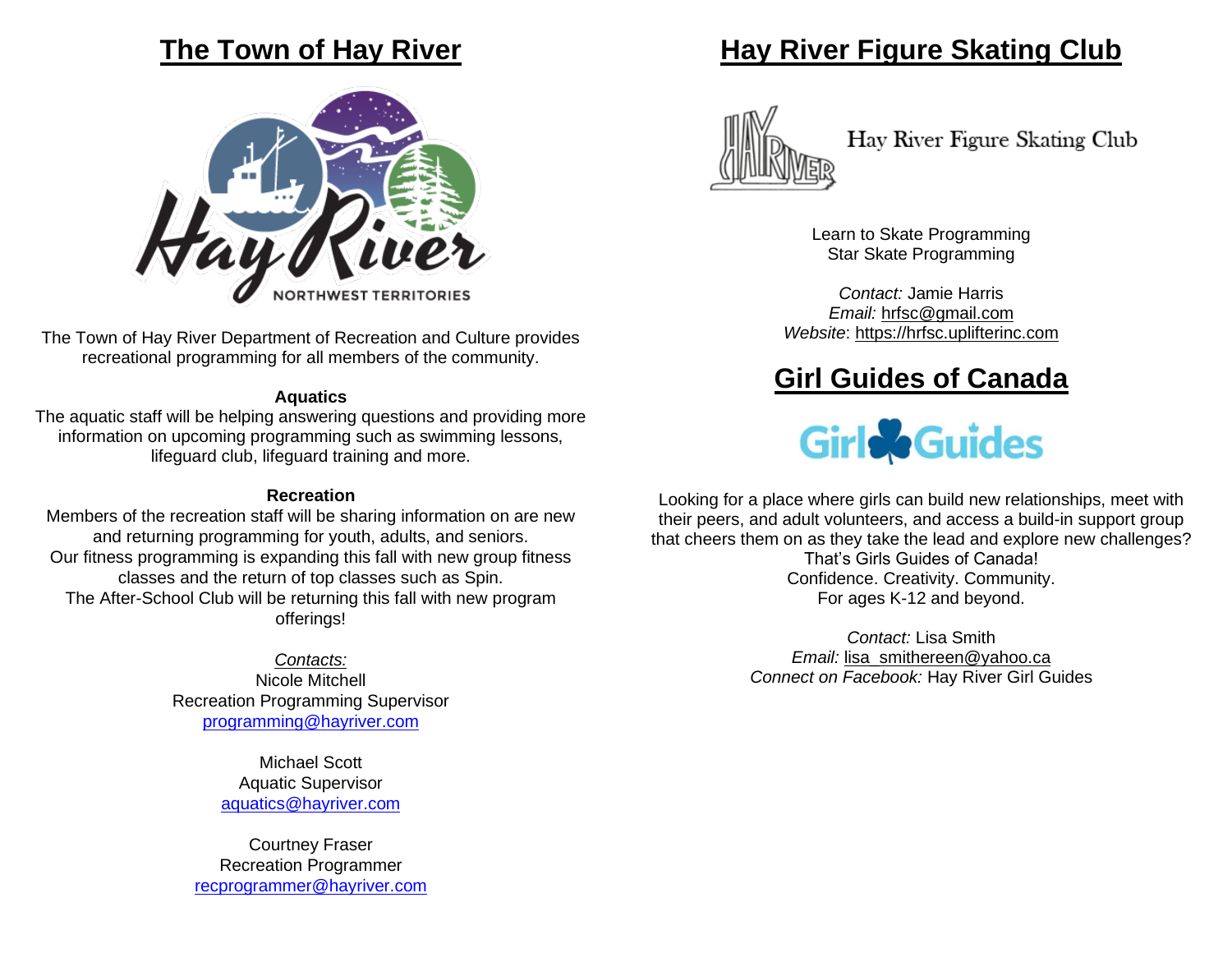

Hockey for ages 4-17 years old.

*Contact:* Stephane Millette *Email:* [recdirector@hayriver.com](mailto:recdirector@hayriver.com)

### **Basketball NWT | Hay River | JR NBA**



Birthdates: Jan 2009-Dec 2012 | Co-ed | 12 Weeks | 60 min sessions A national youth basketball program designed to develop fundamental skills, sportsmanship, and love of the game of basketball. Positively impact youth through the sport of basketball Develop young athletes in alignment with the Sport Canada LTAD Model and stage-appropriate drills and games. Entre to the Canada Basketball development pathway, encouraging athletes to pursue the high-performance opportunities. Help athletes maximize their potential, using basketball as a vehicle to develop character and life skills. Pending interest and coach availability, the following category may be added: Birthdates: Jan 2013-Dec 2015

> *Contact:* Coach Morrissey *Email:* [jasonm15@hotmail.com](mailto:jasonm15@hotmail.com)

#### **Rotary Club of Hay River Sunrise**



Rotary is a global network of 1.2 million neighbors, friends, leaders, and problem solvers who see a world where people unite and take action to create lasting change across the globe, in our communities, and in

ourselves.

- Promote Peace
- Support Education
- Frow Local Economies
	- Eradicating Polio

*Contact:* Dian Papineau-Magill *Email:* [dianpapineaumagill@gmail.com](mailto:dianpapineaumagill@gmail.com)

## **Hay River Ski Club**



Biathlon Coaching of a biathlon program, skiing, and shooting. Ages 12 and up. Jack Rabbits A training of ski for kids ages 3 and up.

> *Contact:* Karen Wall *Email:* karen.wall@csftno.com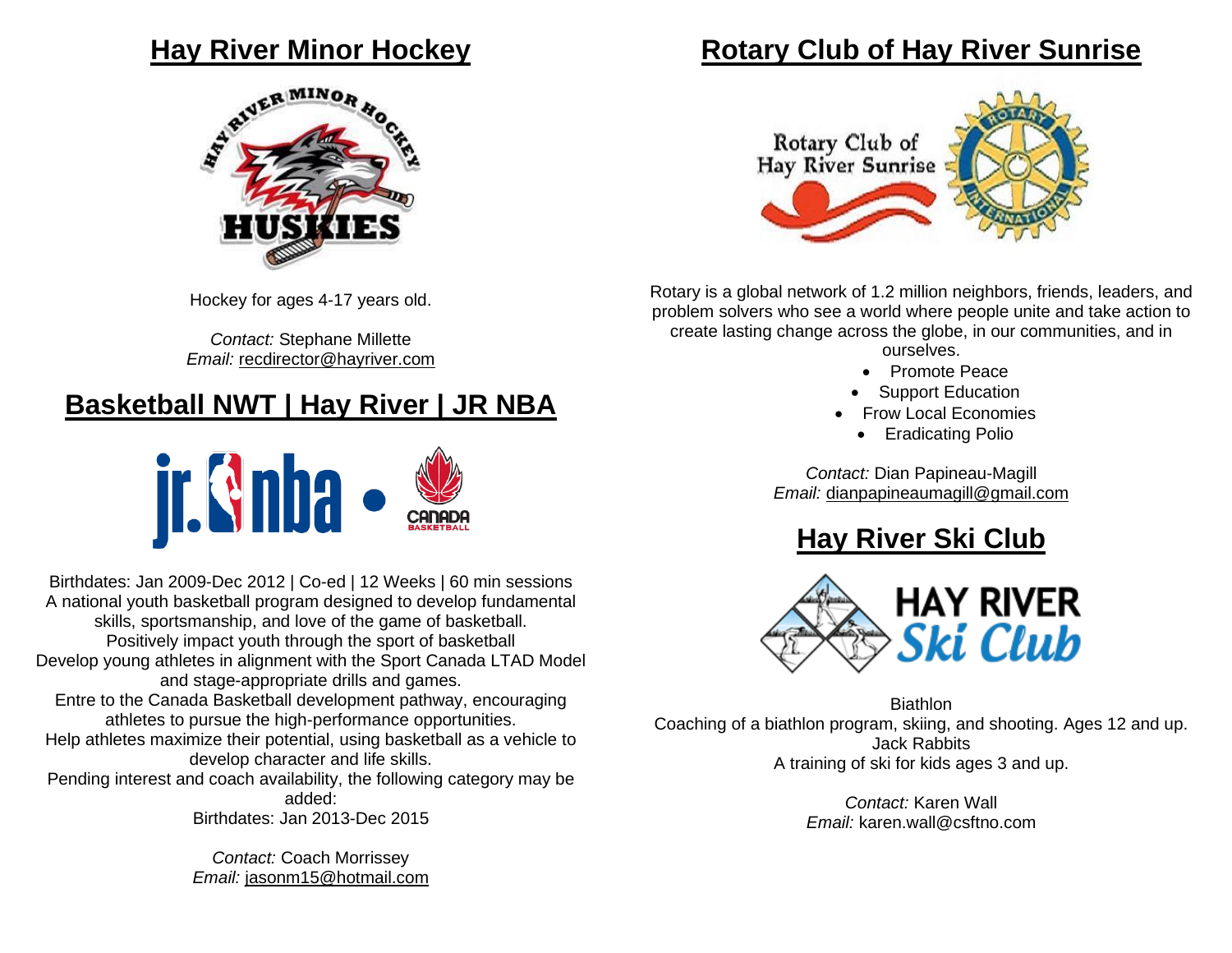#### **PHAB & RAD | Family Support Centre**



Free weekly programs for youth ages 9-12. Hosted by the Family Support Centre.

> Contact: Sherri Vegso Email: [svegso1@gmail.com](mailto:svegso1@gmail.com)

### **Hay River Hazards Women's Hockey**



Female hockey for women ages 16 and up. Provide a fun and supportive experience for all female players. All skill levels welcome. Develop and learn the skills of hockey. Gameplay.

> *Contact:* Tiffany Demarcke *Email:* [tiffanydemarcke@gmail.com](mailto:tiffanydemarcke@gmail.com)

#### **Hay River Speed Skating Club**



Speedskating is a competitive form of ice skating within an oval track. The focus in achieving one's "personal best". Speedskating is a great way to develop:

- Endurance
- Strength
- Speed Flexibility Programming:
- Cubs (Learn to Skate Program) 4 years and older not ready to compete
	- SS2 (Speed Skaters level 2), typically age 7-11
- Coach emphasized positioning, crossover, balance & agility.
	- SS3 (Speed Skater Level 3) Ages 12 and up
- Techniques are further developed with an emphasis on fitness, fun, skill enhancement & speed.

Participation in the Abilities Meet is encouraged.

Development Clinics Dryland activities Bring-A-Friend Events, etc. Equipment is available for seasonal rent!

*Contact:* Jennifer Tousenard *Email:* [hayriverspeedskating@gmail.com](mailto:hayriverspeedskating@gmail.com)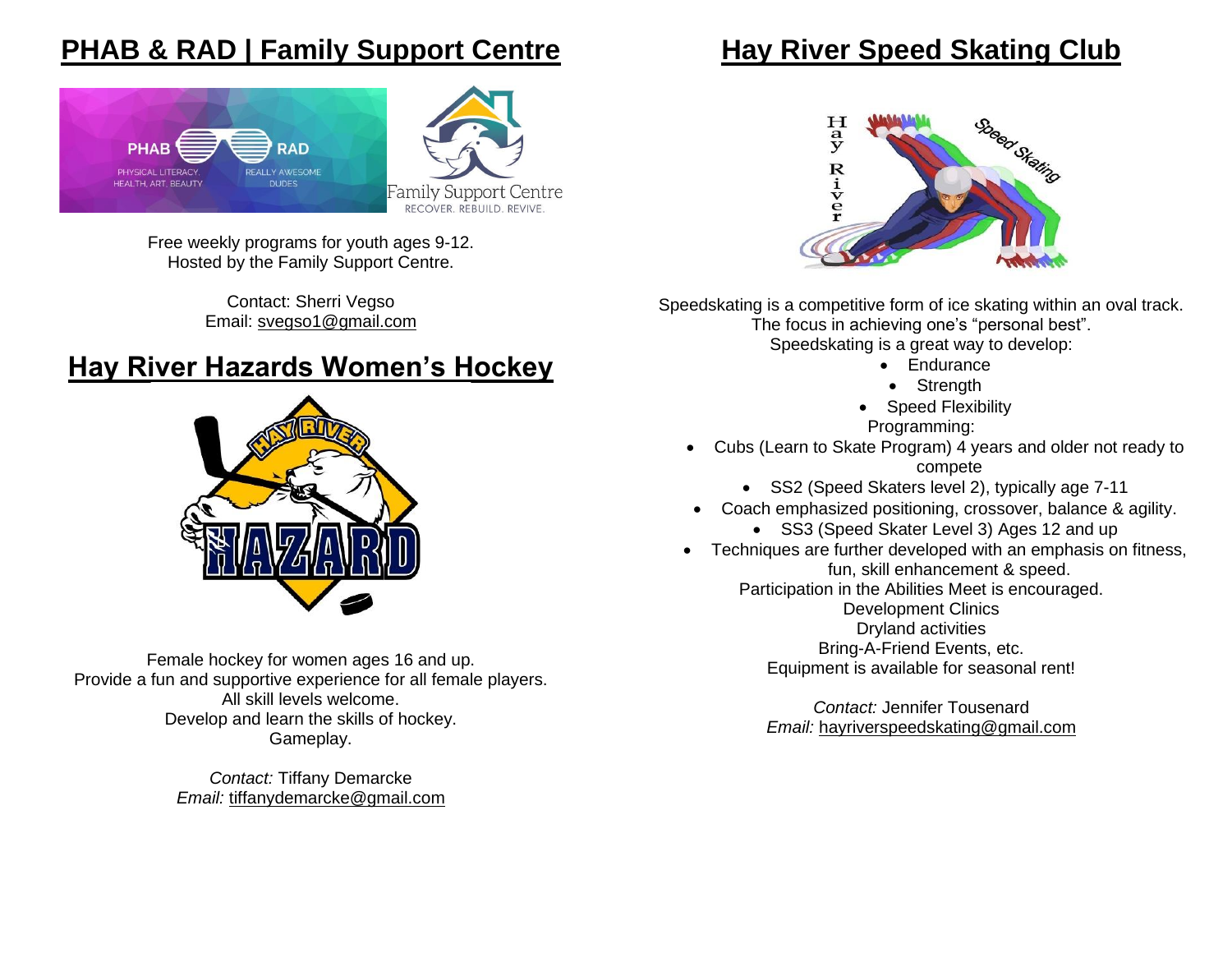#### **Hay River Fire Department**



The Hay River Fire Department is looking for volunteers. The HRFD is a busy, challenging, but rewarding volunteer fire department that provides fire, rescue, and ambulance services. We not only respond to emergencies and routine calls, we provide fire prevention education through our school, daycares and open houses. If you are looking for a way to help people or serve your community while also building yourself through training and experience that you can't find anywhere else, apply today!

> *Contact:* Travis Wright *Email:* [psdirector@hayriver.com](mailto:psdirector@hayriver.com)

#### **Hay River Karate Club**

Traditional karate is a martial used for self-defence. It promotes physical fitness, concentration, and respect. Punching, kicking, and boxing are learned in a safe way as it is a non-contact sport. Time: Mondays & Wednesdays | 6:00-7:00 Location: Hay River Legion Cost per month: \$15.00 | Youth | Ages 6-17 \$30.00 | Adult | Ages 18+ \$60.00 | Family

> *Contact:* Gerry Engen *Email:* [Gerard.engen@outlook.com](mailto:Gerard.engen@outlook.com)

#### **Lizards Lounge & Lanes**



We offer bowling from ages 4-18 (if born before December 31st, 2021) on Friday and Saturday afternoons. Shoes and Bowling balls are provided.

> *Contact:* Tina Gauthier or Misty Robertson *Email:* [lizardslounge.lanes@yahoo.ca](mailto:lizardslounge.lanes@yahoo.ca) Hay River Swim Club

Competitive Swimming for Youth Ages 6-18.

*Contact:* Rachel Yee *Email:* [k\\_ryee@northwestel.net](mailto:k_ryee@northwestel.net)